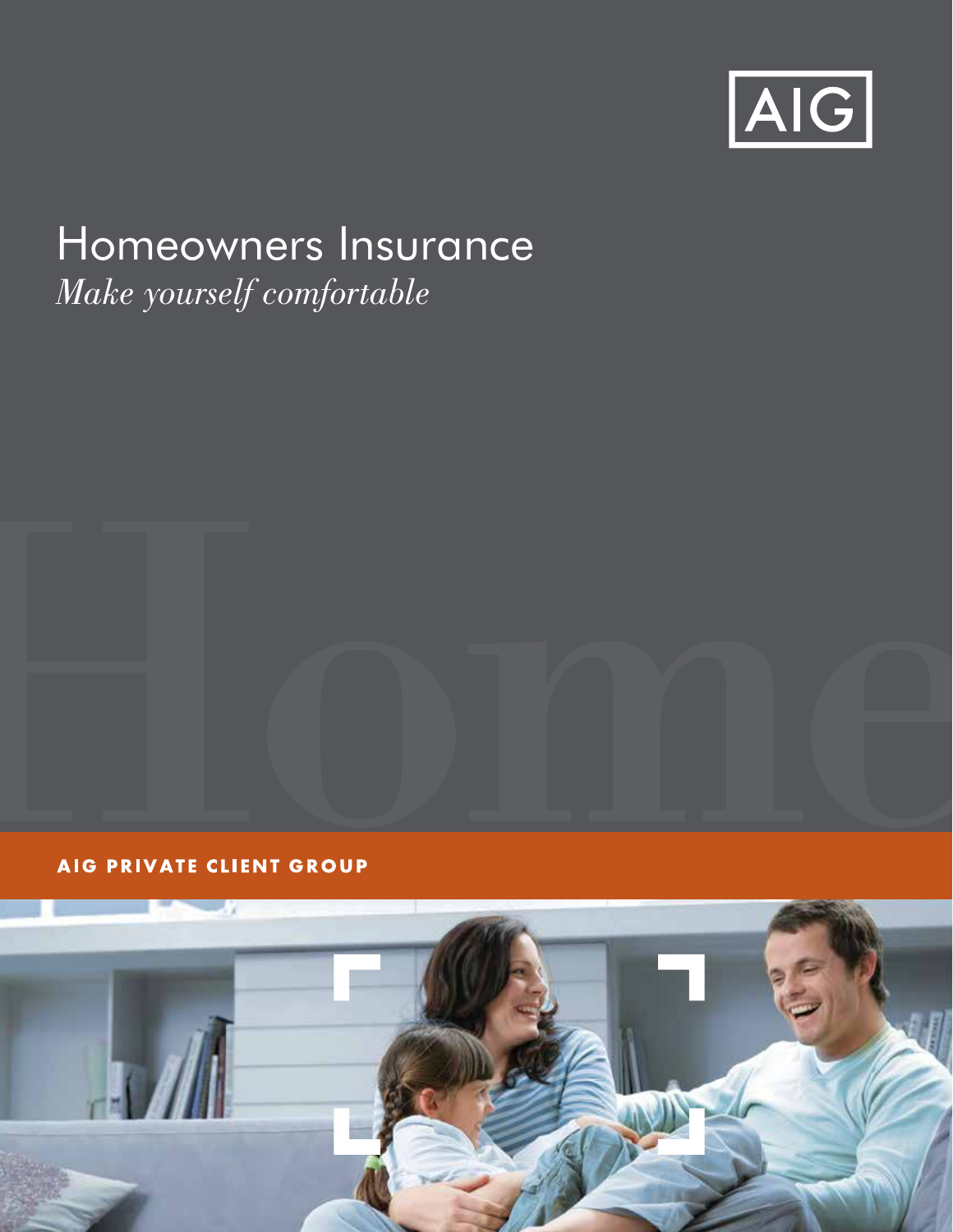## Custom-built solutions for exclusive homes

Where you live says a lot about how you got there. We understand that your home be it a suburban showpiece, coastal getaway, urban loft or other fine property—is one of the most important aspects of your successful lifestyle. AIG Private Client Group, a division of the member companies of American International Group, Inc. (AIG), can build a robust yet simple plan to insure it properly.

Following are just a few of the many advantages of our homeowners insurance:

#### Rebuilding costs

In many instances, your coverage can enable you to rebuild on-site to match the exceptional building quality of your home—including unique and historic residences—even if doing so exceeds your policy limits.

#### Contents replacement

Damaged personal property can be repaired or replaced with new item(s), without deductions for depreciation.

#### Additional living expenses

If your home becomes uninhabitable, you can be reimbursed for necessary increases in living expenses; includes loss of income if the home is rented.

#### Back-up of sewers and drains

You're covered for physical damage caused by the back-up or overflow of sewers, drains or sump pumps on your property. Protection extends up to your policy limit without special deductibles.

#### Landscaping coverage

This broad, flexible coverage is ideal for those with elaborate gardens.<sup>1</sup>

#### Cash settlement options

If you're faced with the total loss of your property, you can receive a cash settlement rather than rebuild on-site.

#### Deductible options up to \$100,000

Choosing to take on more up-front risk may lower your annual premium.

#### Business property

We provide coverage for business property that you own or lease.<sup>1</sup>

#### Damage caused by domestic pets

Repair or replace items damaged by Fido or Fluffy. This useful coverage typically is excluded from other homeowners' policies.



#### Optional policy enhancements

We offer a broad range of enhancements that you can add to your policy to help protect the unique aspects of your home, your family's well-being, and even the planet, such as:

- •Equipment breakdown coverage to cover the sophisticated electronic and mechanical aspects of today's high-tech homes.<sup>2</sup>
- Flood coverage that goes far beyond the limits of most homeowners' policies or federal flood program benefits.3
- •Green rebuilding coverage that allows you to restore, repair or replace items with environmentally friendly materials.4
- Additional coverage options are available that your insurance advisor would be happy to share with you.

- age limit restrictions apply
- 2 Equipment that generates, transmits, or utilizes energy or operates under vacuum or pressure. 3 Homes in X, B, or C flood zones.
- 
- 4 Up to 20% more than the amount of coverage we will pay for the coverage listed on the declarations page; limited to the actual item(s)<br>damaged and does not extend to entire systems, pairs or sets that are not damaged. Mu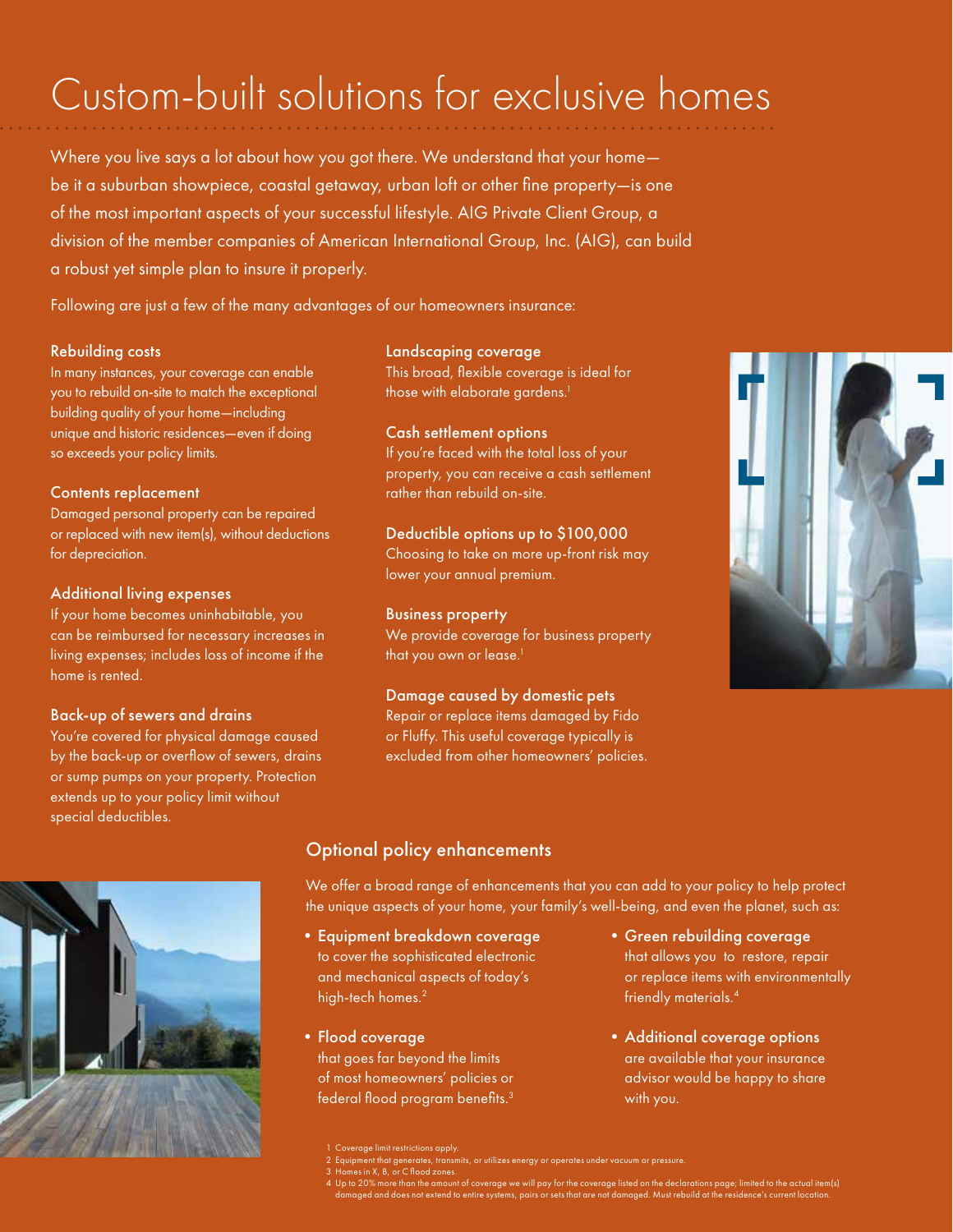#### Managing risk, preventing loss

We can connect you to a range of services and expertise to complement your coverage and heighten your overall protection. Following are just a few examples of our offerings. Please note: some services are not available in all areas and may be subject to eligibility and enrollment requirements.

#### On-site residential inspections

We can visit your home and recommend ways to reduce the chance of having a claim, and ensure that your coverage is sufficient to repair structural damage should it occur.

#### Protection from water damage

Leaks are one of the most common causes of property damage, but with proper guidance you can lessen your home's vulnerability.

#### Wildfire Protection Unit®

If you live in an area prone to wildfires, this service provides an added layer of protection throughout the season.<sup>5</sup>

#### Hurricane Protection Unit®

We help coastal homeowners prepare effectively for hurricane season, and minimize the impact of wind and water on their properties after a major storm.<sup>5</sup>

#### Home and family security

Customized consultations can help reduce threats to family safety, security and personal wealth.

#### Historic home protection

Experts in historic preservation and architectural history can provide advice on loss prevention and documentation.

#### Thermography services

In-depth examinations using an infrared camera can identify prior or potential electric or water damage problems.

#### Engineering services for large estates

Specialized inspections help minimize the risk of property damage as a result of mechanical or equipment failure.

#### Background checks on private staff

Ensure that those with access to your loved ones and property are both qualified and credible.<sup>6</sup>



#### More than just insurance

Comprehensive coverage is just the beginning. AIG Private Client Group can help:

- Reduce the chance of property damage
- Maximize safety
- Ensure that the right amount of coverage is in place
- Offer unparalleled support at claim time

#### Insurance for your world

Our program considers your assets as well as your lifestyle. Policies complement one another, helping eliminate gaps or overlaps in coverage. Look to us to safeguard all that you hold dear by covering:

- Homes
- Excess Liability
- Yachts • And more…
- Automobiles • Private Collections
	-

<sup>5</sup> Eligibility requirements apply; enrollment required. The Wildfire Protection Unit is available in select areas of CA, CO and TX. The Hurricane Protection Unit is available in select areas of FL, MA, NJ, NY and SC.

<sup>6</sup> Eligibility for complimentary preliminary background checks is determined based upon total account premium. However, all policyholders are eligible for discounted pricing on preliminary background checks.